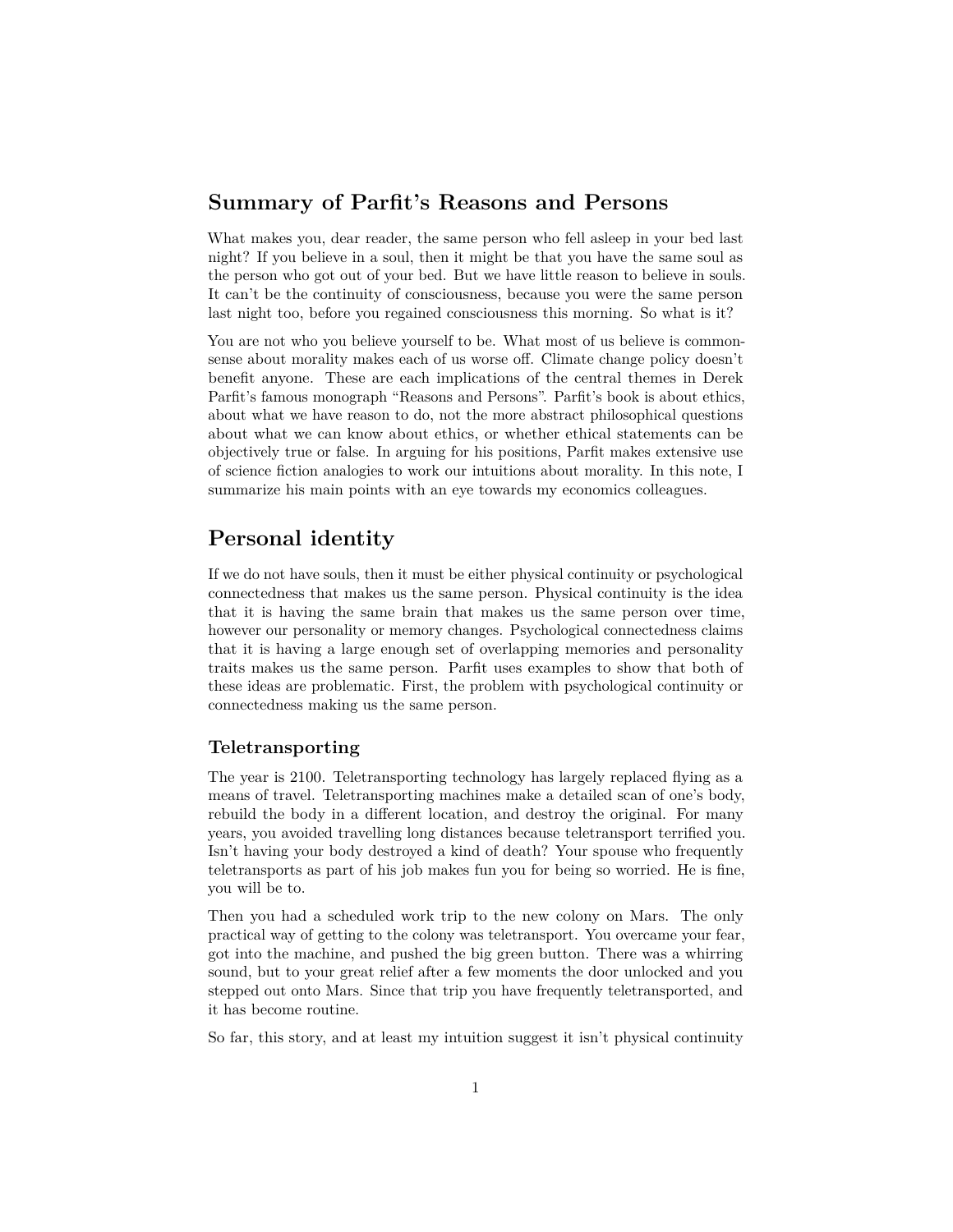that makes a person the same person over time. In the teletransporter, it doesn't matter that your physical body has been destroyed and an exact replica has been created many times. What matters is psychological continuity and connectedness. Being teletransported wasn't a way of dying at all, it is simply a way of moving to a new location quickly.

One day, after entering the teletransporting machine, you push the green button and hear a whir, but when the door unlocks you are still where you started. A scientist approaches and tell you that they have been installing some new equipment, and something went wrong. The replica of your body was successfully created on Mars as usual, but the machine did not destroy your original body. Moreover, there is some bad news. Even though it didn't destroy your body, the radiation from the machine has seriously affected your heart. Your heart will cease functioning in the next 24 hours, and there is nothing to be done about it. The only good news is that death will be totally painless and instant.

Should you be distressed about your heart failing? The version of you on Mars has all of your memories and your personality. It loves your family as much as you do, and will work toward carrying out all your intentions just as you would have. You have, after all, teletransported many times before. If your body had been destroyed as usual, you would have considered the replica to be you. By this argument, maybe you should not feel bad about your impending heart failure.

On the other hand, there cannot be two yous. Personal identity is by definition singular. Since you have both psychological connectedness and physical continuity with the person who walked into the teletransporting machine, surely you have the better claim to being the true you. The person on Mars is merely an exact replica. Intuitively, if I were in your shoes, I would feel quite anxious about my impending death.

This example challenges the claim that psychological continuity and connectedness is what matters. An alternative claim is that physical continuity is what matters. On this view, teletransporting is a way of dying. Parfit gives a different example to call physical continuity into question.

### **The mad scientist**

In 2100, you never take the teletransporter. As a believer in the physical continuity criterion of personal identity, you believe that teletransporting is dying. Unbeknownst to you, a mad scientist has taken a keen interest in you. Every night while you sleep, he sneaks into your house and replaces a few of your cells with identical copies. After one year, none of the original cells remain. According to your views, the person living your life is no longer you. It is merely a replica exactly like you.

The question is when you died. Certainly on the first night, when the mad scientist replace a few of your cells, this was still you. On the last night, when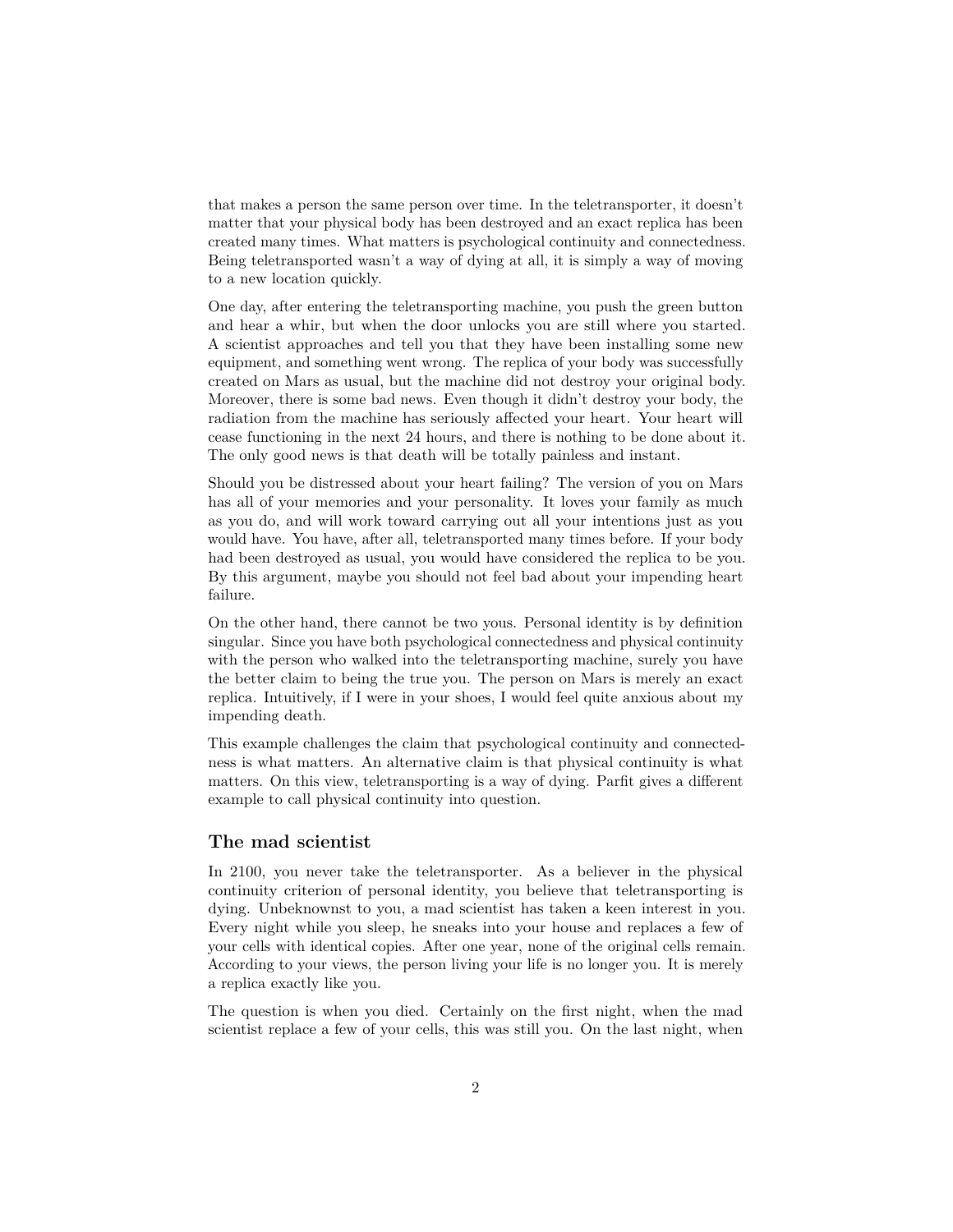nearly all of your cells had been replaced, this was certainly not you according to your physical criterion. There must have been one night when you died. The previous day it was you, but then next it was someone else. But then the difference between being alive and being dead was only a small number of cells. How could replacing only a few cells with identical copies be a matter of life and death?

### **Conclusions on personal identity**

Parfit ends up concluding that personal identity is not what matters. What matters is psychological continuity and connectedness. We can still talk about personal identity, but it will just be a convention. We can call teletransportation dying, or not. What is important is that you will have a strong psychological connection with your replica. You might even have many replicas, and have strong psychological connections with each of them. Whether they are you is an empty question.

If it is psychological connectedness that matters, as we live our lives we have less psychological connections with our childhood selves. Our distant future selves are also less connected to our present selves than we might have imagined. We might even be connected to other people, like our spouse or close friends, than we are to our childhood selves. This fact may well provide a reason for us to discount our future, which is not directly related to time itself. We discount the well-being of our future selves because they are less psychologically connected to our present selves, and that is what matters.

## **Common-sense morality**

Most people believe that we have special obligations to ourselves, our children, our students, our clients, and our compatriots. We should do what is best for our children, even if this is somewhat worse for other people's children. We should do what we can to help our students find satisfying employment, even if our efforts make things harder for other students. And so on.

This is what Parfit calls common-sense morality. He argues that common-sense morality is collectively self-defeating. That is, if everyone follows common-sense morality, its goals are worse satisfied than if everyone did something else. For students of economics, this point will be familiar, as it is simply the standard outcome of non-cooperative games such as prisoners dilemas or public good provision problems.

For example, we all might prefer to have our children have low-stress childhoods, with plenty of time to pursue their own interests. If they are a little more prepared for college entrance exams than their peers, though, they will be more likely to get into the most prestigious programs and get a leg up in the labor market. Therefore we send our children to college prep courses. But if all children go to college prep courses (as is true in Taiwan and South Korea), then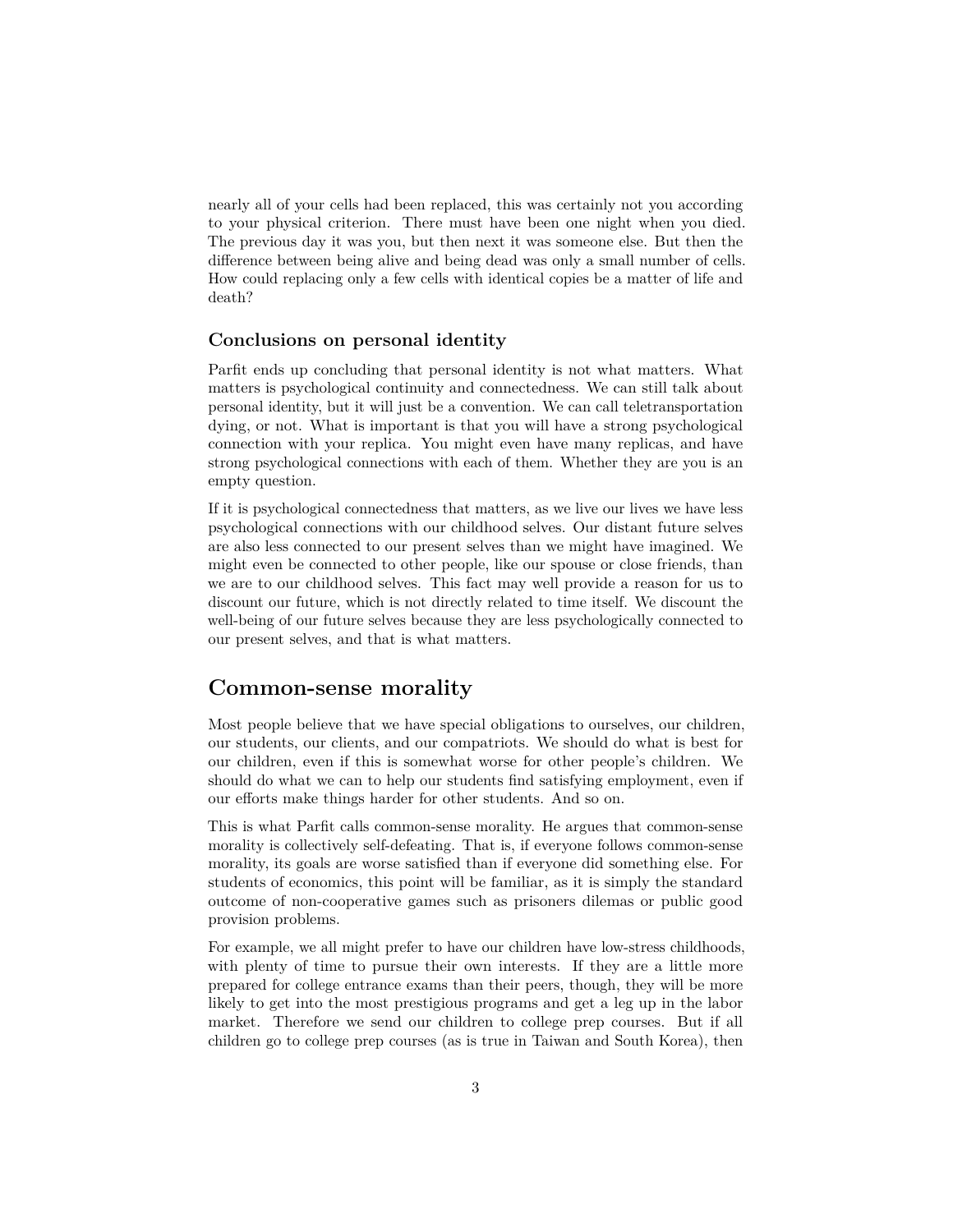no one gets any advantage, and the children have no free time and high-stress childhoods.

Should we reject common-sense morality because it is self-defeating? Parfit argues that we should. A moral code is fundamentally about how people should all act. For example, Kant believes that we should follow a moral rule if we believe it should be a universal law. If by all succesfully following a theory, its goals are worse achieved, then the theory should be rejected.

The reason that common-sense morality is self-defeating is that it is agent-relative. Each person has different goals, and when each pursue them individually, their goals are less well satisfied than if they had cooperated. Other types of morality, for example utilitarianism, are agent-neutral. Every person has the same goals. Since there is no conflict of goals, agent-neutral morality is not collectively self-defeating. Parfit argues we that we must revise common-sense morality to make it agent-neutral in situations where it is self-defeating.

## **Future generations**

According to Judith Harris's summary of personality research, 50% of the variation in personalities is due to genes. Genes also determine how we look, and though we might resemble our siblings, unless we are identical twins we do not look the same as them. It is natural to conclude that if someone had a substantially different genetic makeup, he would not be me. While each of us shares half of our genes with each parent, exactly which genes depends on which ovum and sperm cell fused to form our first cell. In each ejaculation, a healthy male releases 100s of millions of sperm cells. We are each one in a hundred million.

Since the births of particular people are so unlikely, even small changes in policy are likely to completely change the set of future people who will live in, say, two hundred years. Suppose that we take drastic action to arrest climate change, or at least to insure against the worst disaster scenarios. Then the set of people who will live in the future are not the same as who would live if we were to continue with the status quo.

One possibility is that the same number of people might live in the climate change action scenario as in the status quo. It seems natural that all else equal we should prefer the climate change action scenario, because then the future people have better lives. Parfit calls this the *principle of beneficence*, that if the number of people are the same, we should prefer the scenario in which people have better lives.

The rub comes if we consider two scenarios with different numbers of people. Suppose that in one scenario, there are a small number of people with lives much better than those of people alive today. In another, there are more people with lives better than people alive today, but not much better. If there are enough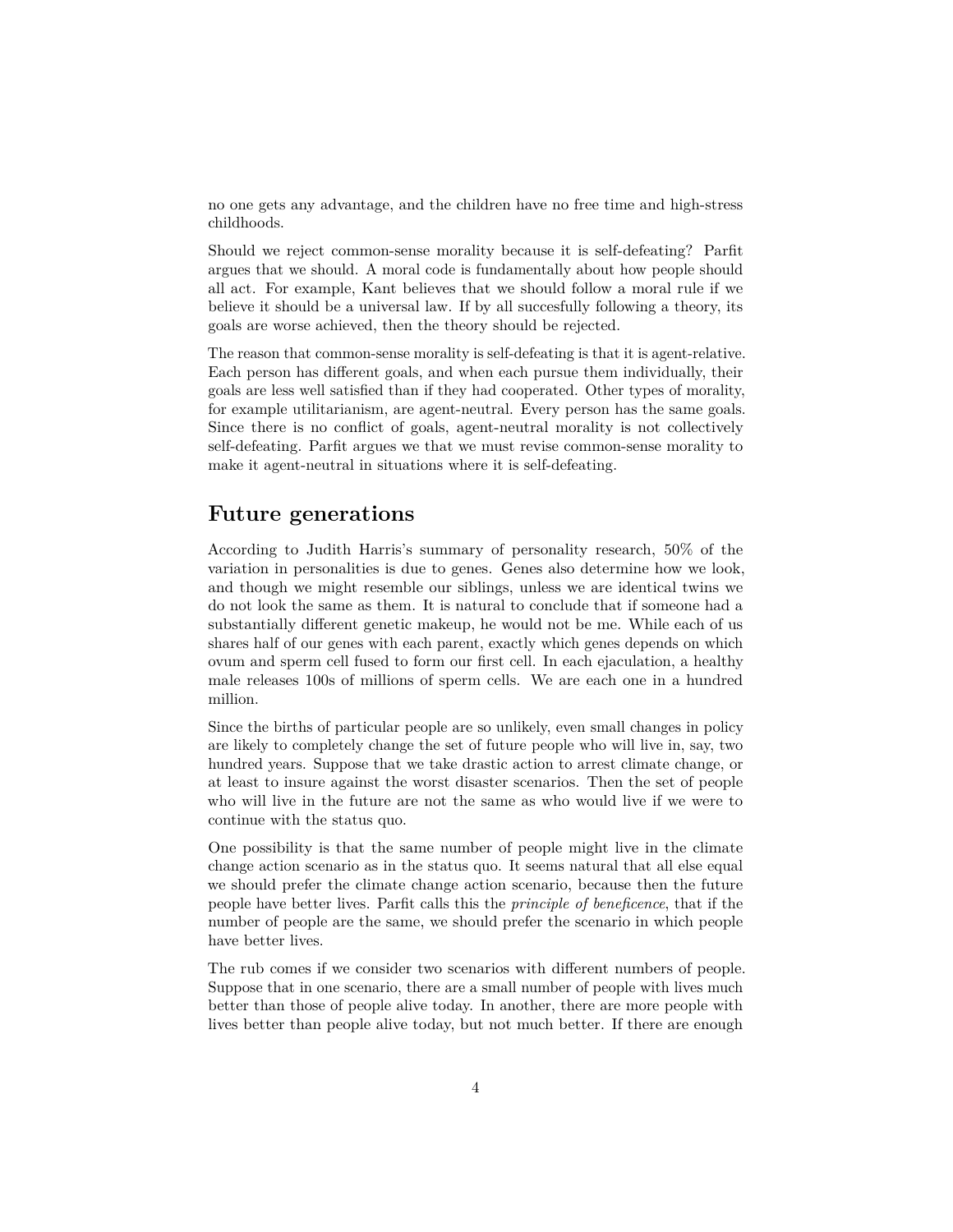people in the second scenario, then it is natural to prefer it to the first scenario. But if we can trade off quantity and quality, we could imagine even more people with lives about the same as people alive today would be preferable to the second scenario. And then it would be even more desirable if we had yet more people with lives not as good as people alive today, but still worth living. We can keep iterating on the process until we conclude that vast multitudes of creatures with lives only barely worth living, maybe insects on some primative planet, would be preferable to a planet like Earth but where each human life is much better than current people's lives.

Parfit calls this *the repugnant conclusion*. He shows that is impossible to avoid with utilitarianism and other forms of consequentialism. Parfit spends the last section of the book searching for a theory which both implies the principle of beneficence, but avoids the repugnant conclusion. He does not find a satisfactory theory, but ends the book on the hopeful note that someone else will be able to succeed where he has failed, now that the problem has been identified. This was the beginning of the philosophical field known as *population ethics*.

# **Read it yourself**

*Reasons and Persons* is a difficult book. Parfit's audience is the professional academic philosopher, which leads him to be very careful with precise phrasing. This makes the writing dense, and often full of double negatives.<sup>[1](#page-4-0)</sup>

Furthermore, many of the chapters address academic critiques which I believe are of little interest to the general reader. If you are intrigued by part of the summary I wrote, but do not have the time or interest to read the entire manuscript, I single out self-contained parts of the book to read below.

### **Rejecting common-sense morality**

• Chapter 1.1 (just the very beginning)

This defines self-interest theory, which will be used through the first two parts of the book.

• Chapter 2

All about public goods and other game theory that economists will be familiar with.

<span id="page-4-0"></span>• Chapter 4

<sup>1</sup>Consider this paragraph: Some may claim that our choice of Depletion does not have a bad effect. This cannot be claimed about our choice of the Risky Policy. Since this choice causes a catastrophe, it clearly has a bad effect. But our choice will not be bad for, or worse for, any of the people who later live. This case forces us to reject the view that a choice cannot have a bad effect if this choice will be bad for no one.